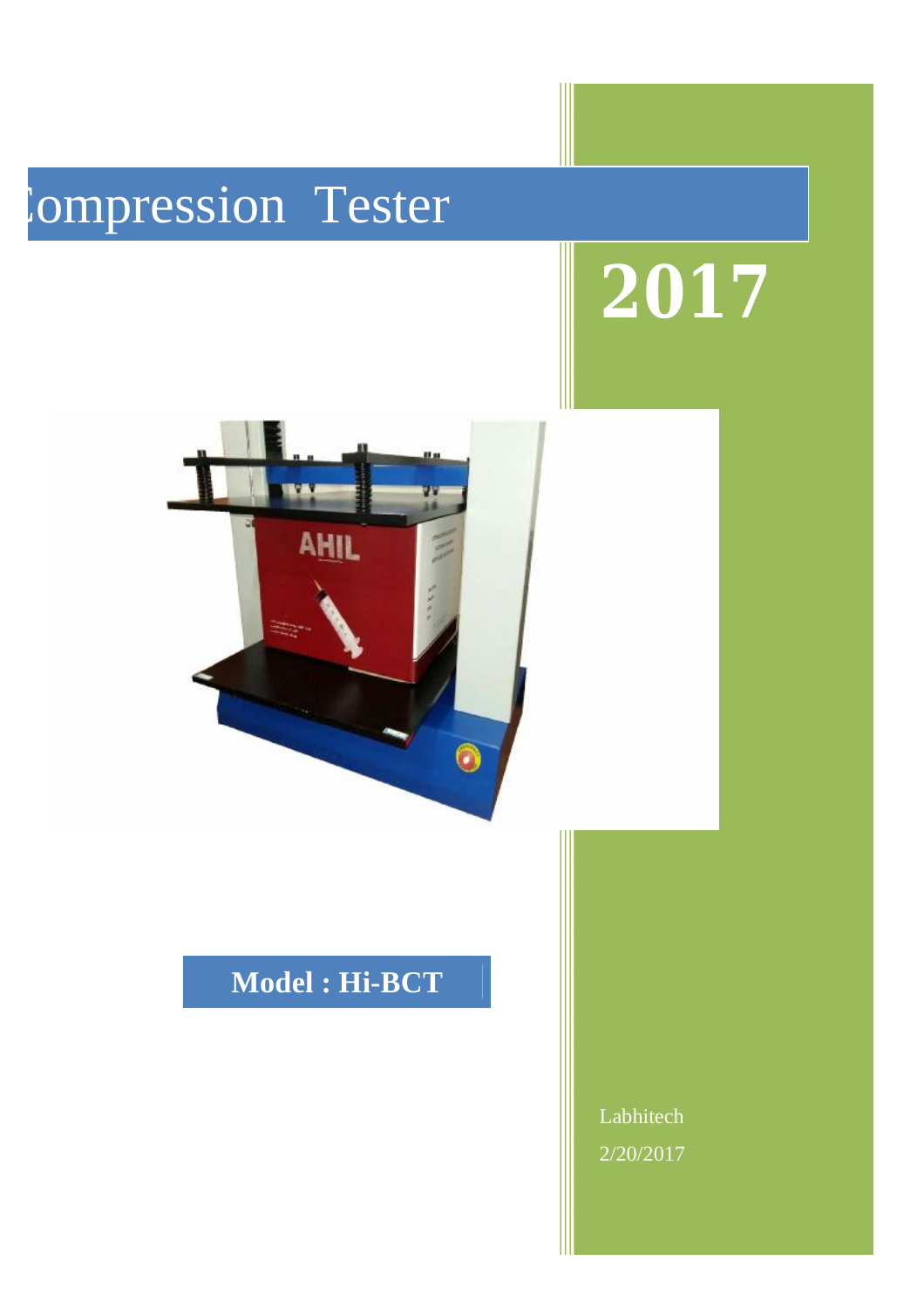COMPRESSION TESTER

#### **Technical Data**

| <b>Sensor</b>             | <b>Load Cell</b>            |
|---------------------------|-----------------------------|
| <b>Display Device</b>     | <b>PC Software</b>          |
| <b>Capacity</b>           | Compression center 2000 Kgf |
| <b>Controller</b>         | Computer                    |
| <b>Load Resolution</b>    | 1/200,000                   |
| <b>Load Accuracy</b>      | Within $\pm 0.5\%$          |
| <b>Driving Method</b>     | Servo motor with driver     |
| <b>Test Space</b> (W*D*H) | $120*120*100$ cm            |
| <b>Power</b>              | <b>AC 220V 50Hz</b>         |

#### **Standards**

#### ISIRI 150,ISIRI 1641,ISIRI 2923

شاد آباد خیابان 17 شهریور نرسیده به بازار آهن خیابان عزیزي مجتمع صنعتی واحدي پلاك 69 co.labhitech